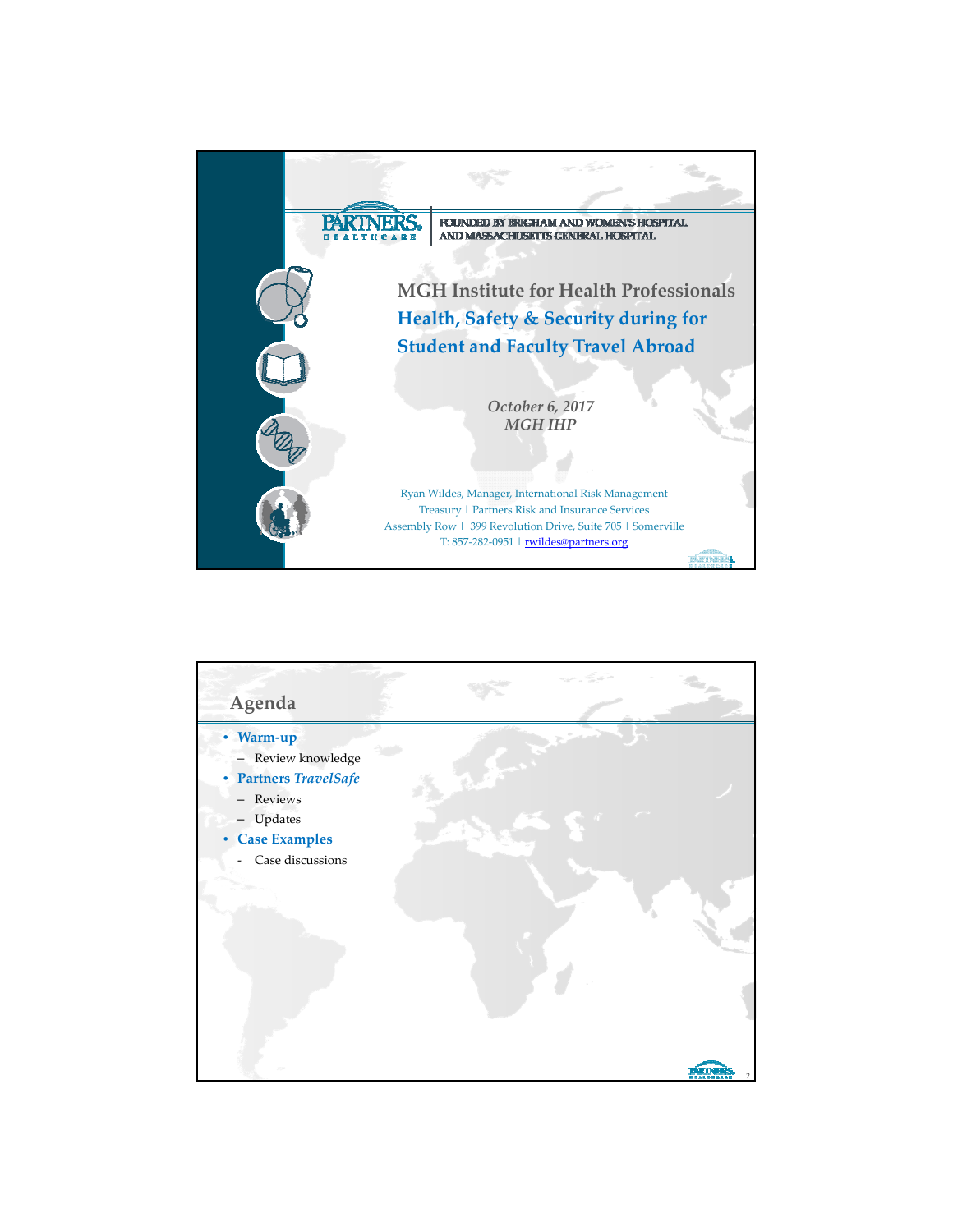

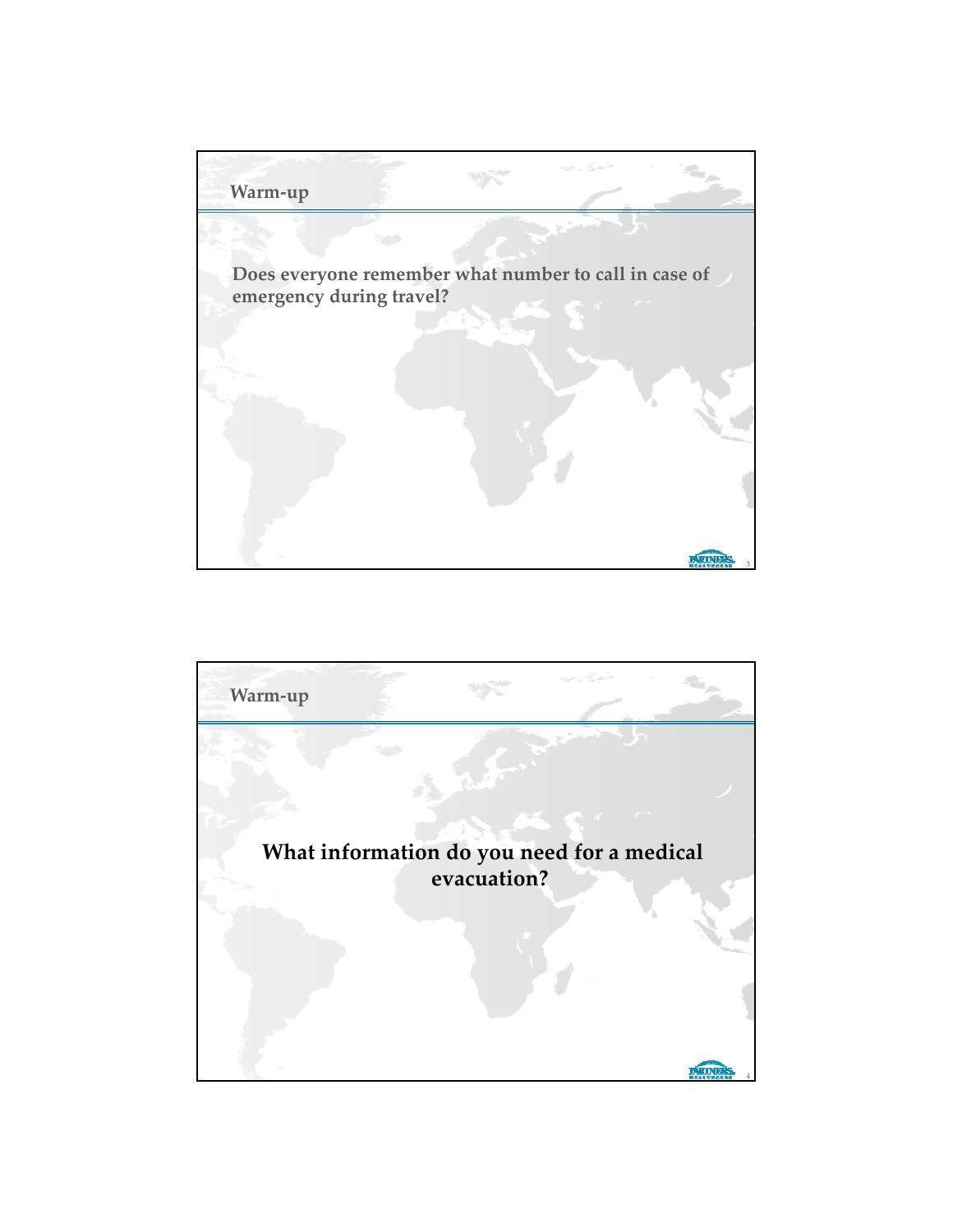

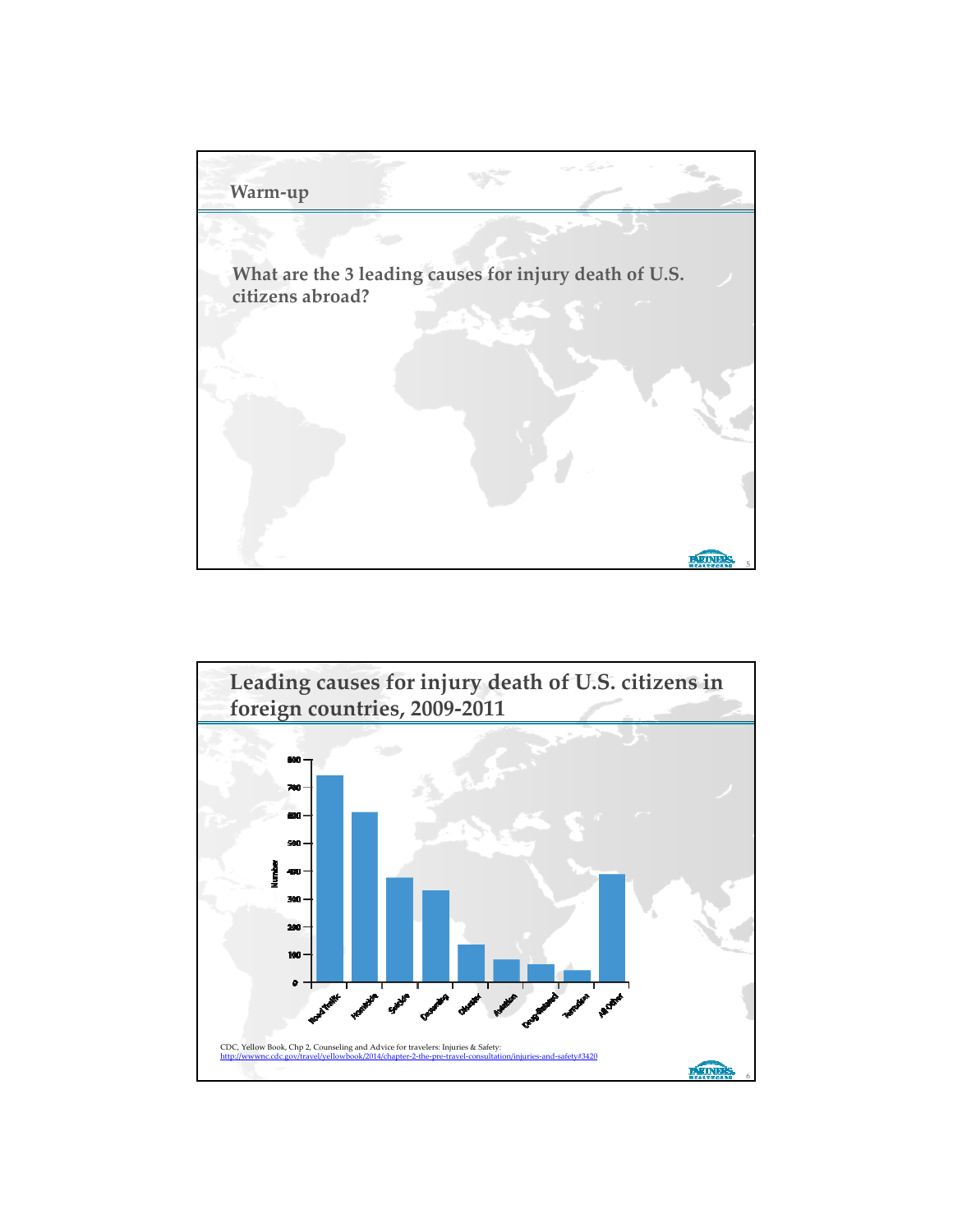

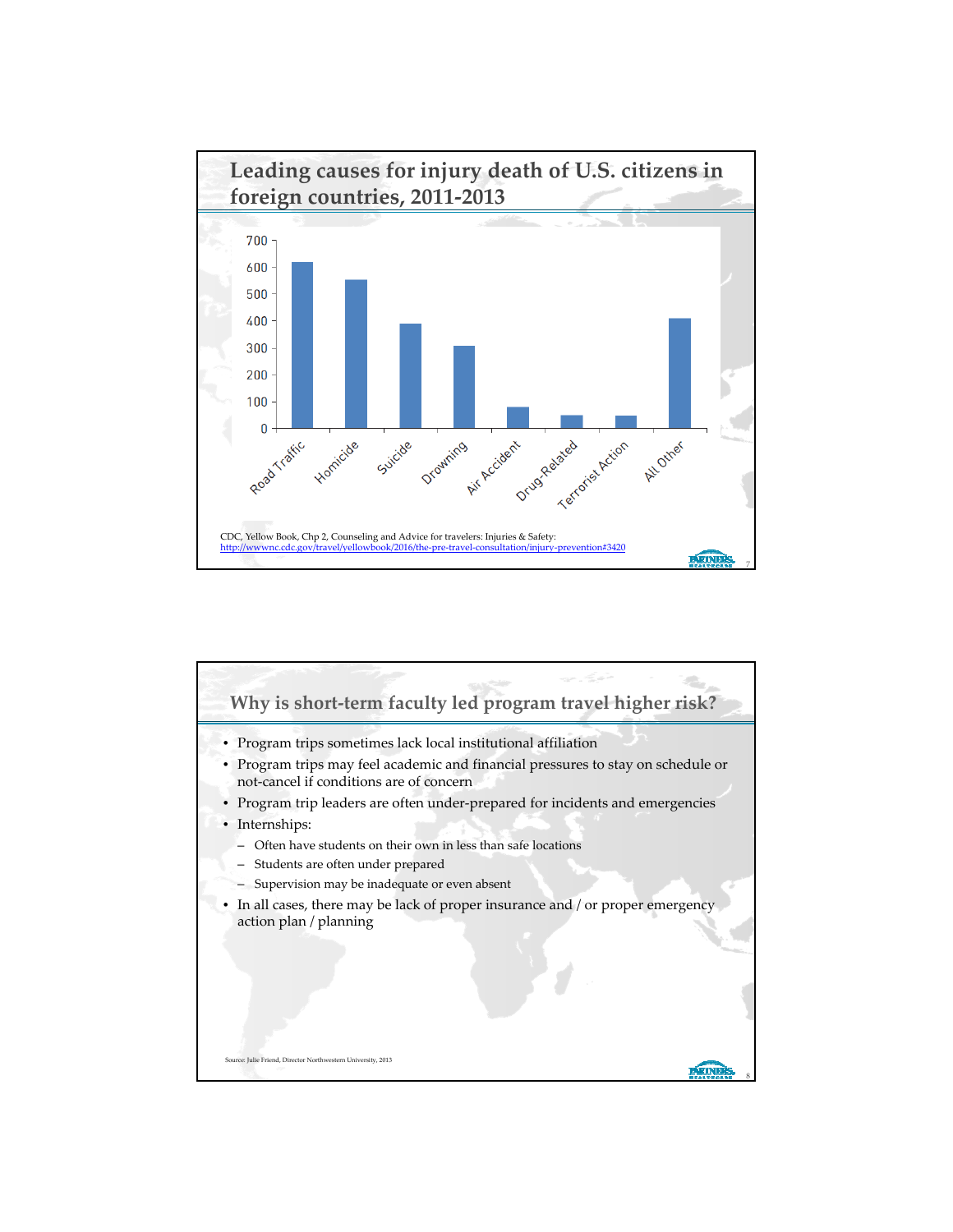

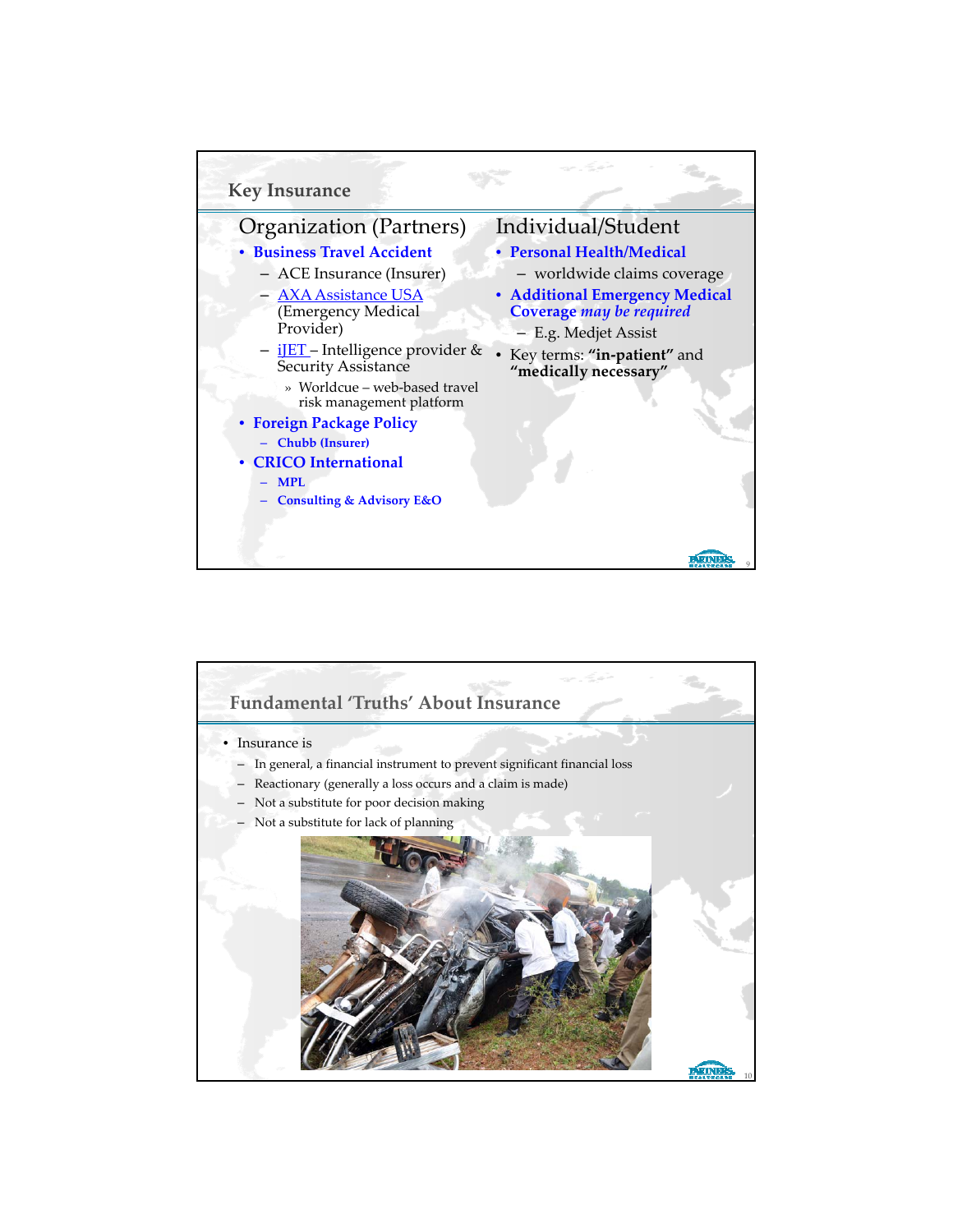

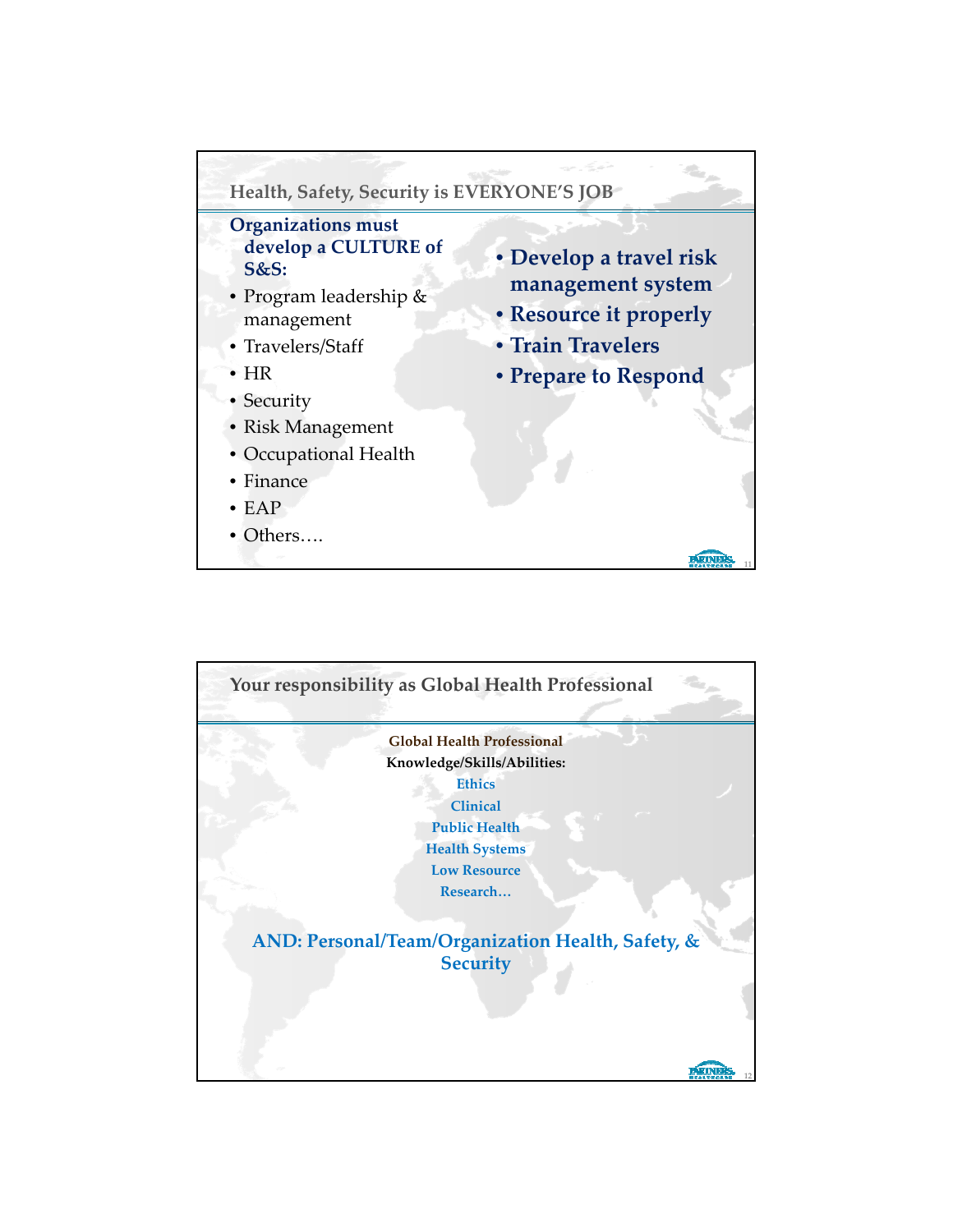

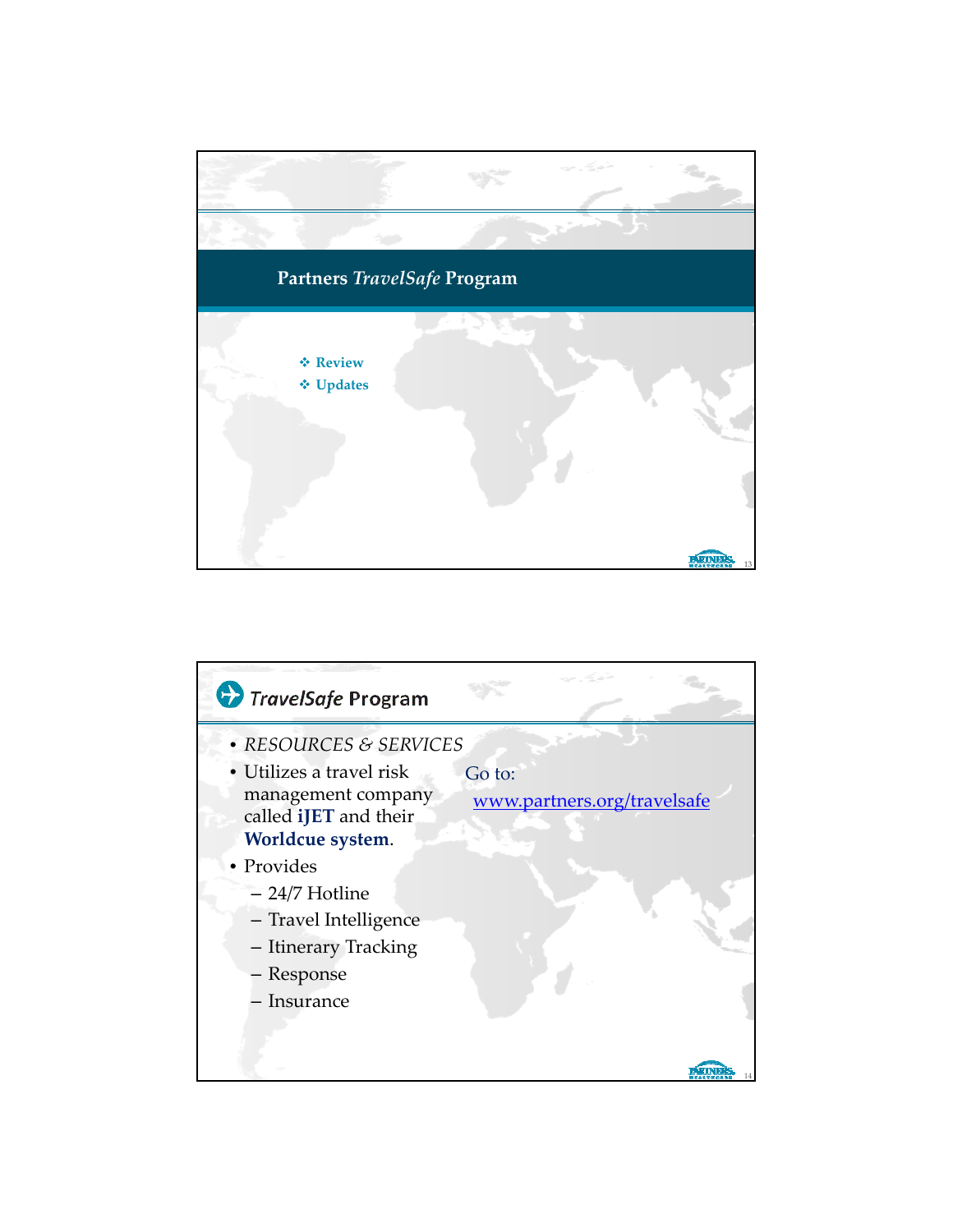

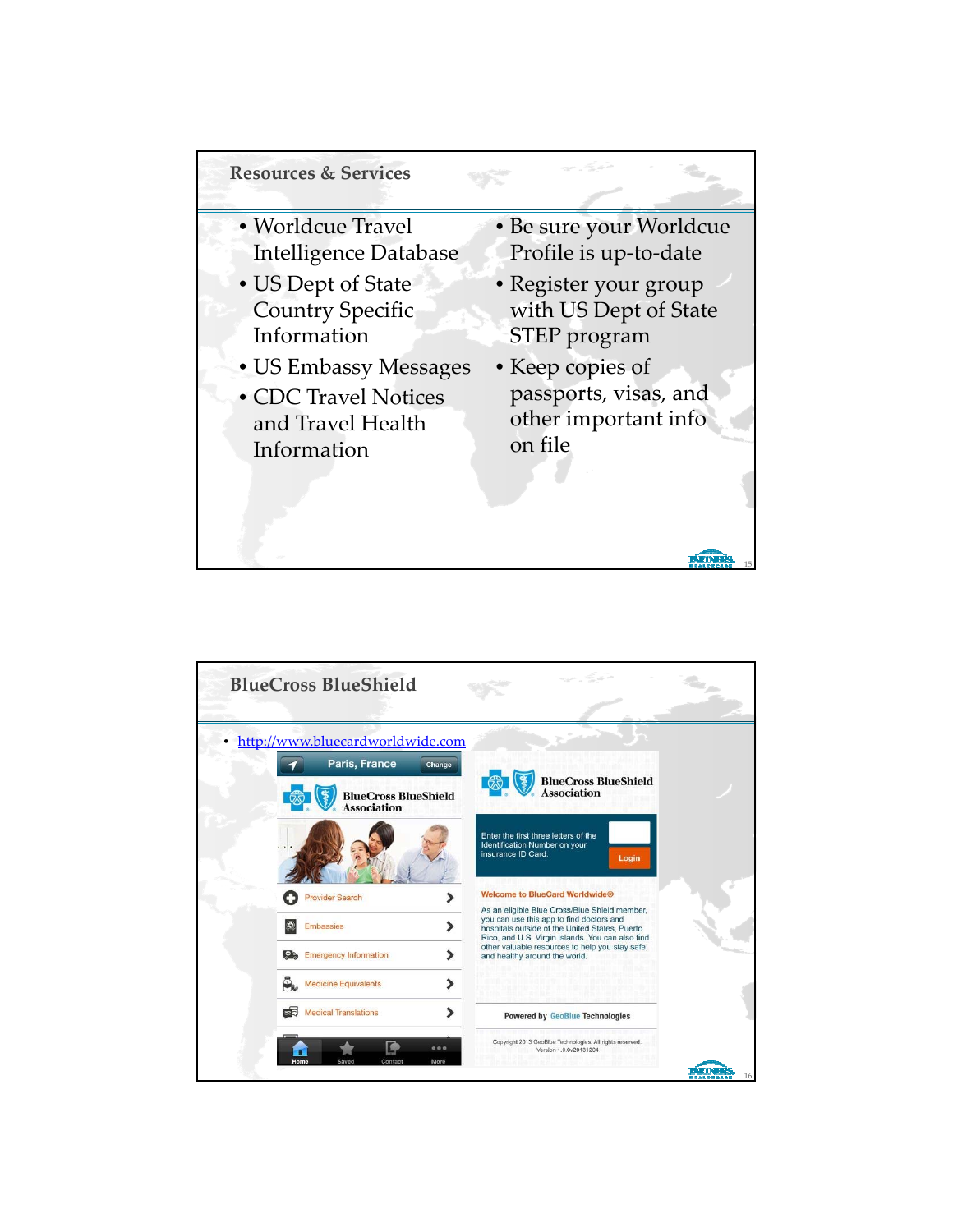

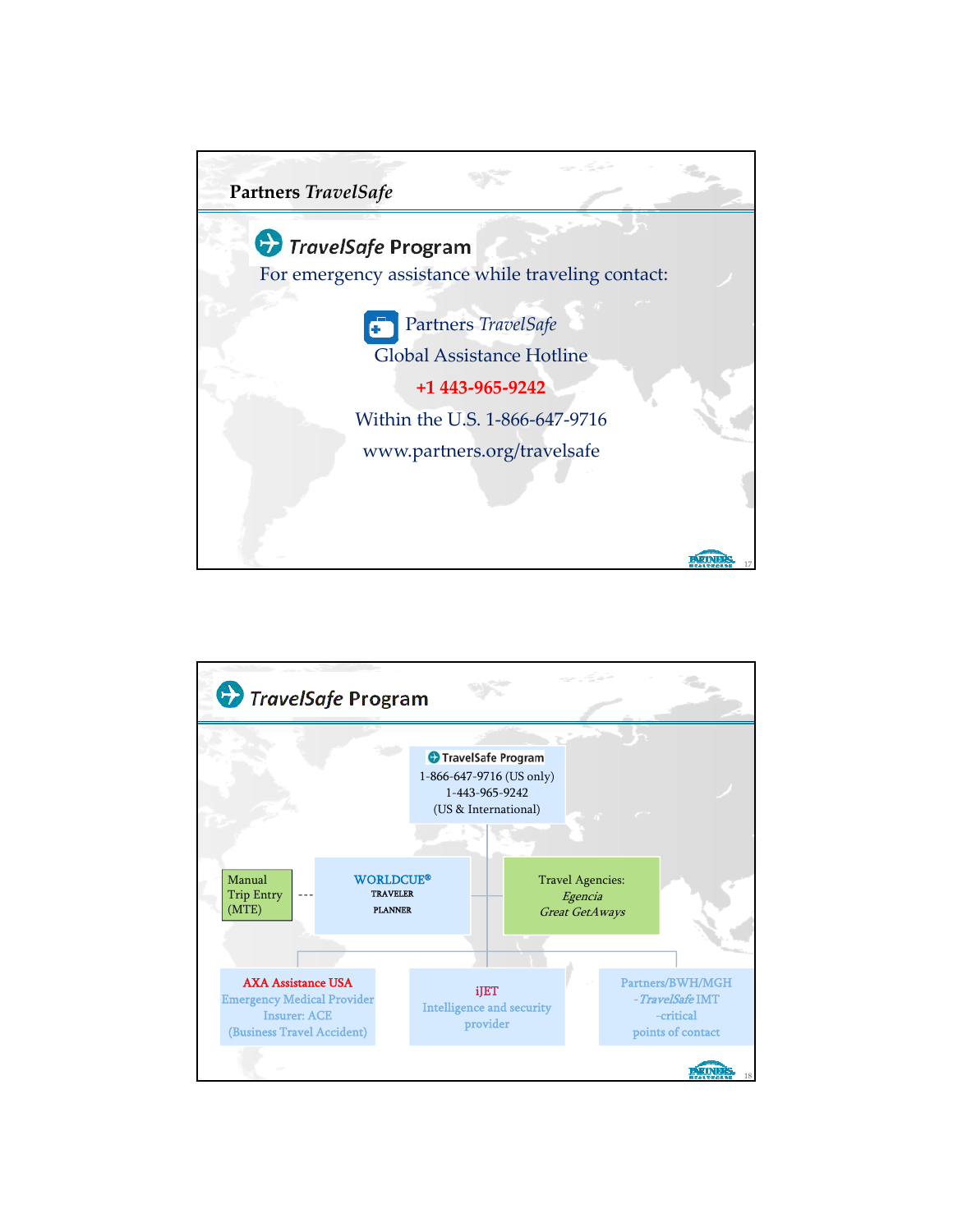

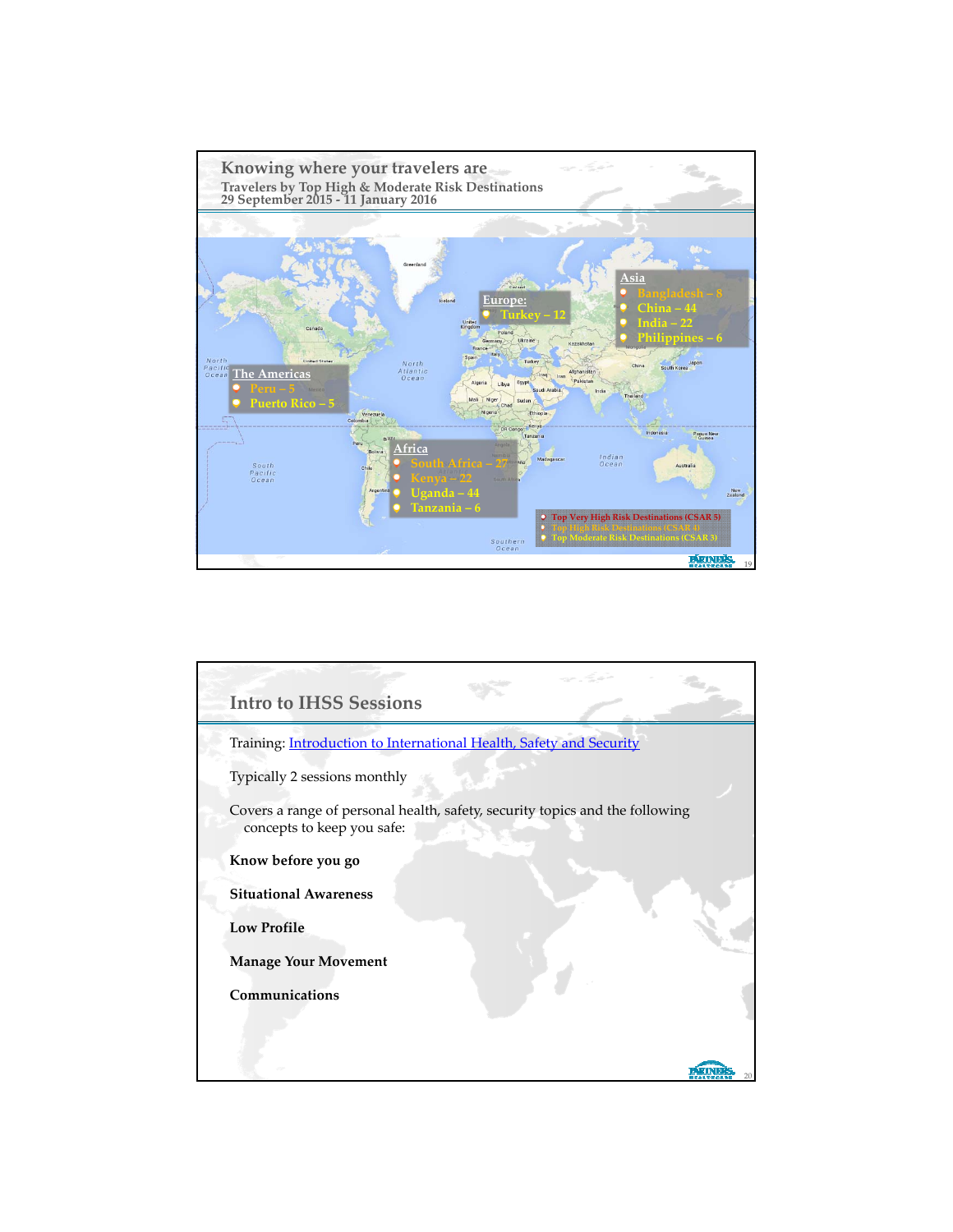

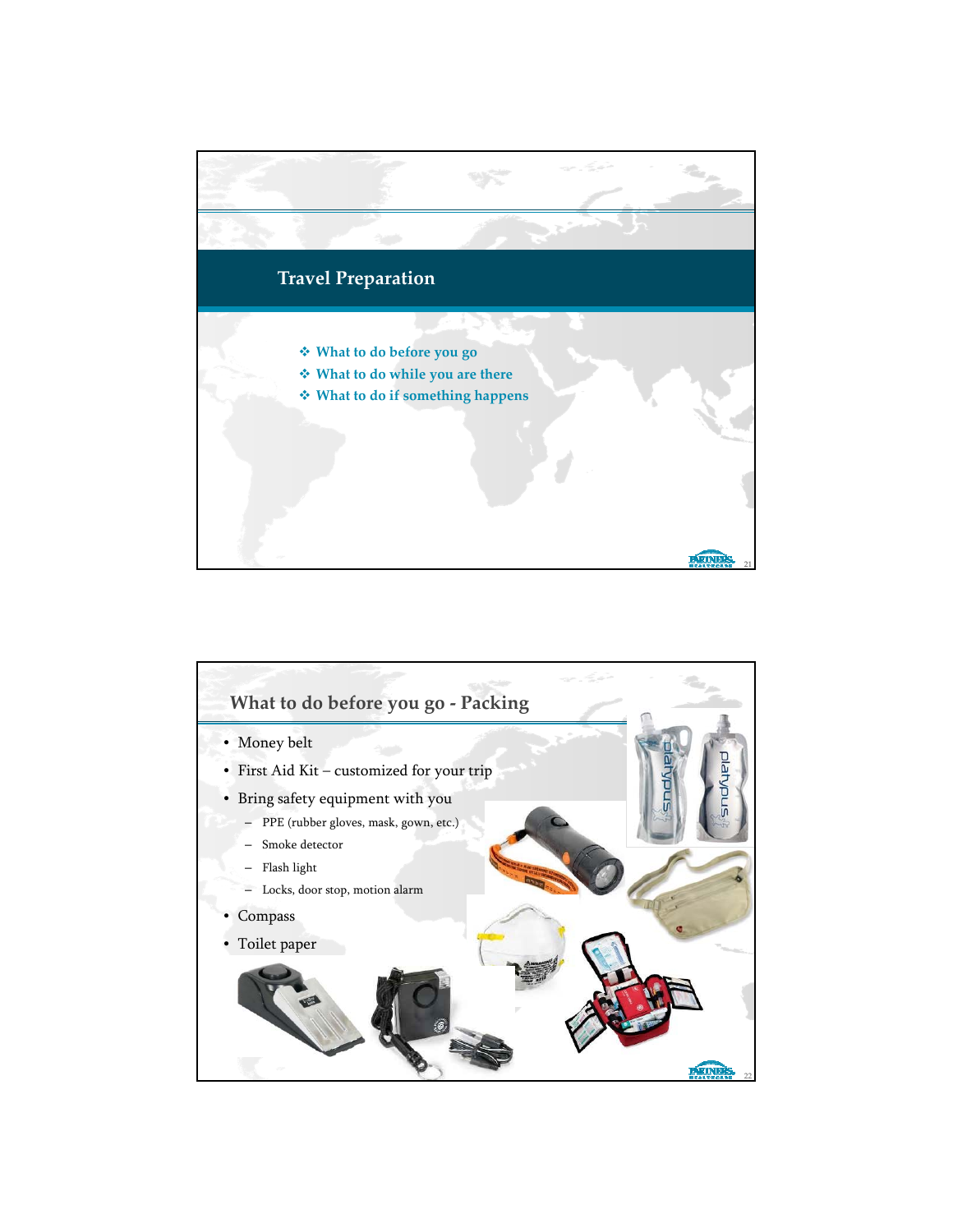

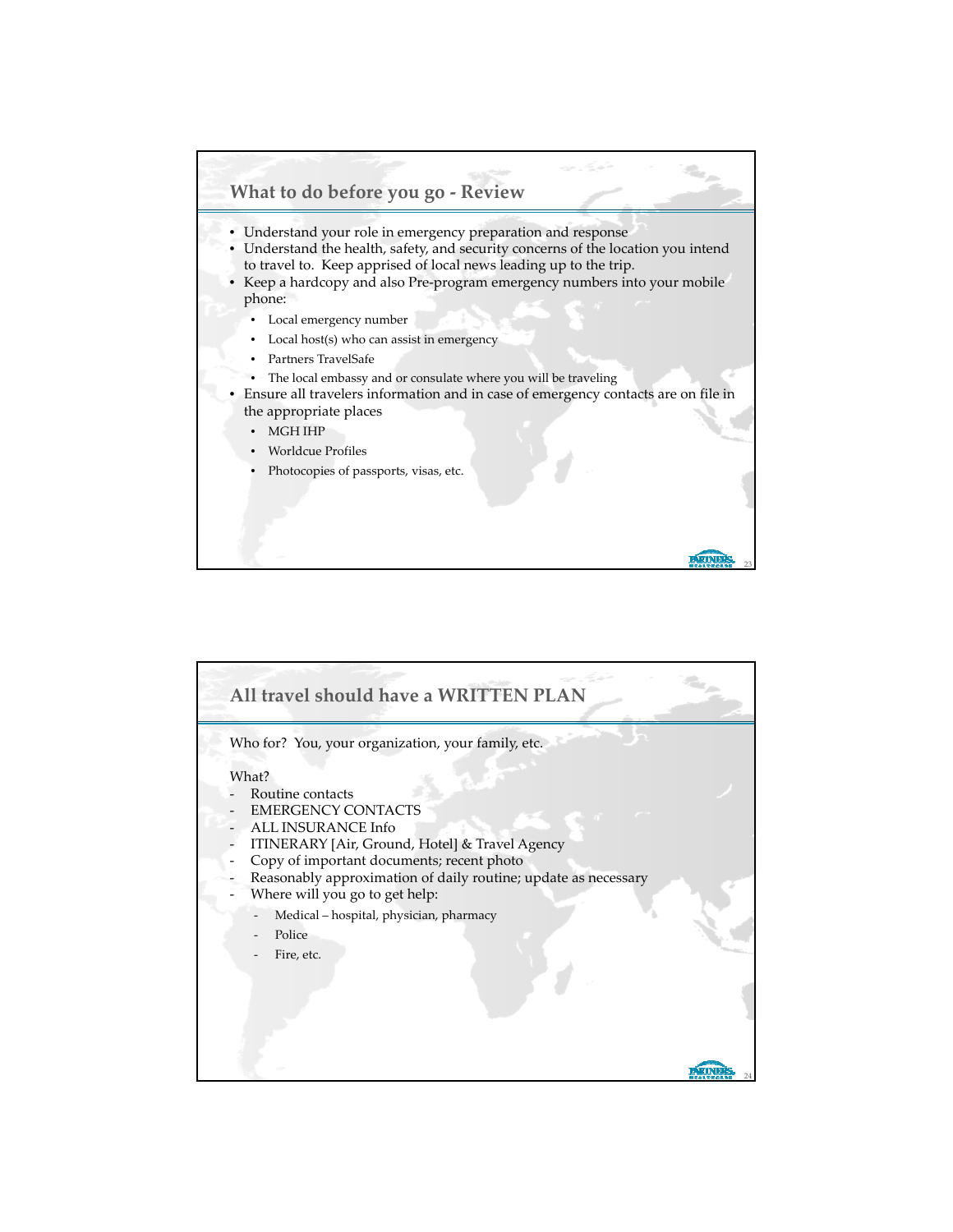

| Hotel                                                                                                                                                                                                                                                                                              |                                                                                                                                  |
|----------------------------------------------------------------------------------------------------------------------------------------------------------------------------------------------------------------------------------------------------------------------------------------------------|----------------------------------------------------------------------------------------------------------------------------------|
| • Located in safe location?<br>Neighborhood?<br>· Double locks work on all<br>rooms?<br>• Responsive management?<br>• Life safety<br>- Smoke / fire alarms?<br>- Marked exits for<br>egress?<br>- Exits free and clear of<br>obstacles and usable?<br>- Fire extinguishers<br>visible and audited? | • Walk through<br>$\bullet$ 2 <sup>nd</sup> -6 <sup>th</sup> floors<br>• Walk around<br>• Location relative to<br>other services |
|                                                                                                                                                                                                                                                                                                    |                                                                                                                                  |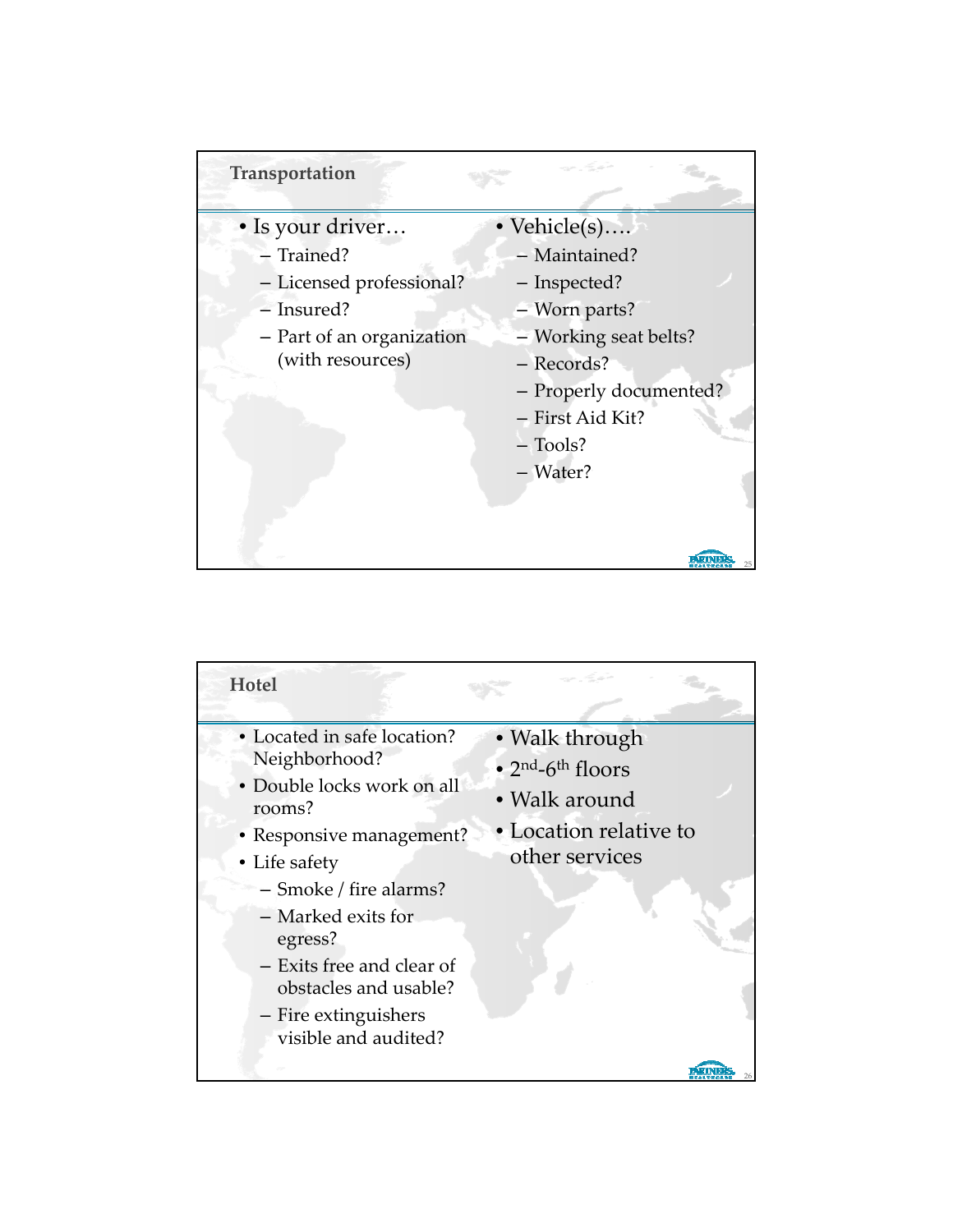

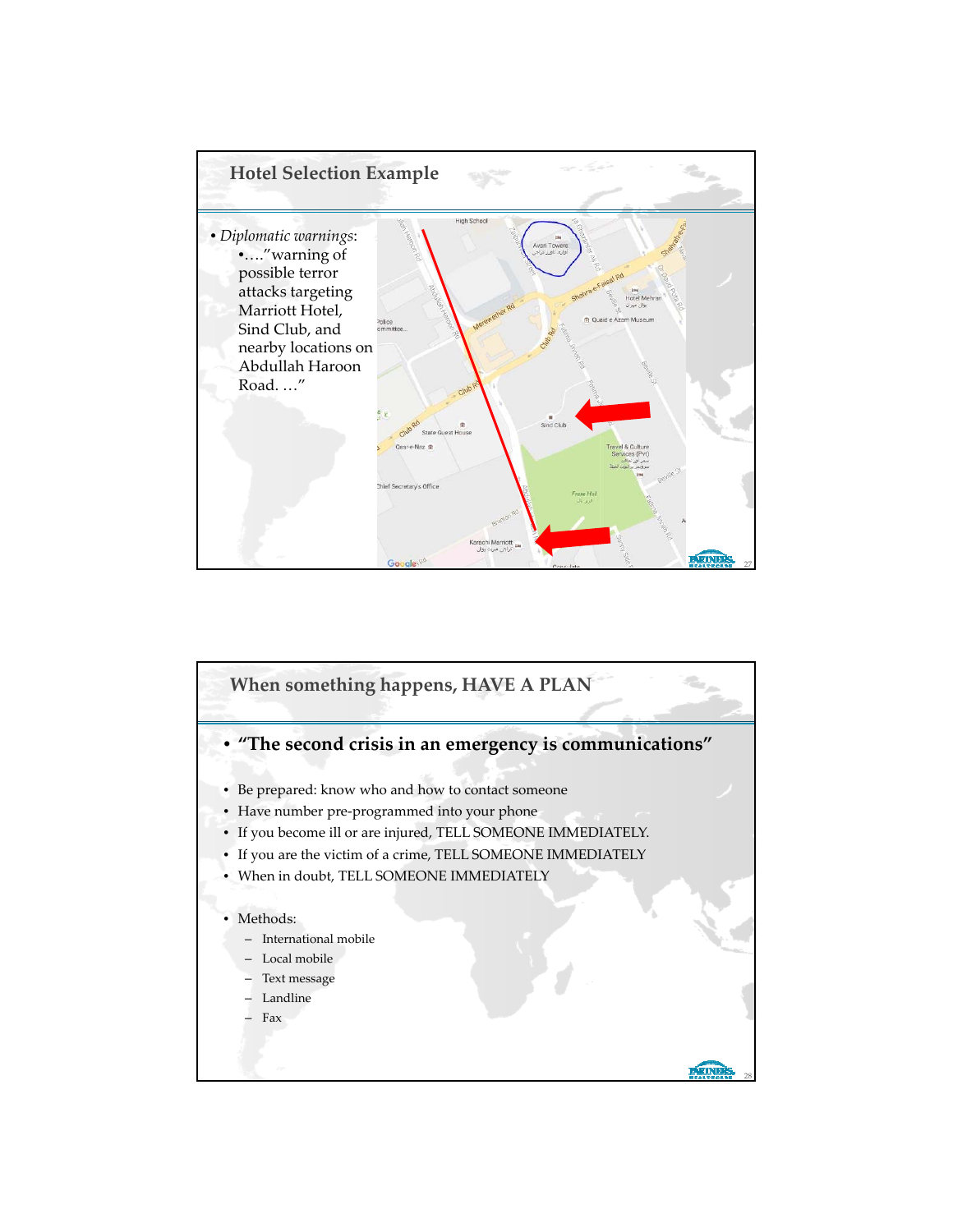| <b>Communications Apps</b>              |                                                                                                                                                                                 |
|-----------------------------------------|---------------------------------------------------------------------------------------------------------------------------------------------------------------------------------|
| <b>WhatsApp</b>                         | WhatsApp: https://www.whatsapp.com/ mobile messaging<br>app proven to work in times of emergency                                                                                |
|                                         | FireChat:<br>https://itunes.apple.com/us/app/firechat/id719829352?mt=<br>$8$ communicate phone to phone and in groups without<br>cellular or internet service from 40-70 yards. |
| <b>Viber</b><br><b>Connect, Freely.</b> | Viber: http://www.viber.com/en/ free messages (texts) and<br>calls to other Viber users globally.                                                                               |
|                                         | Skype https://www.skype.com/en/ computer and mobile<br>commmunications                                                                                                          |

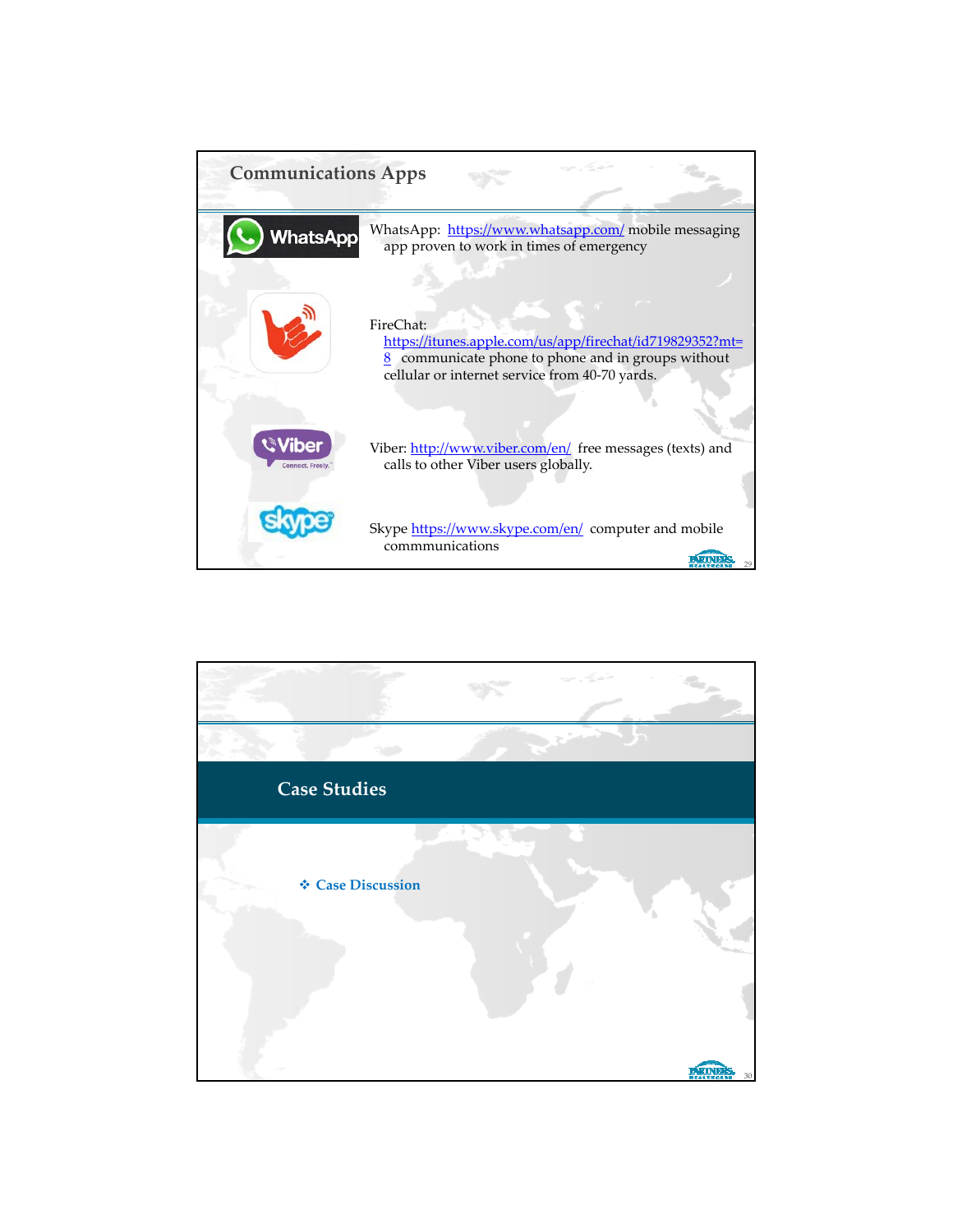## **But I sent them medical information….!**

## *Case Discussion*

- Cara Munn was 15 y/o at the time she went on a travel abroad experience thru her private school.
- Hotchkiss School faculty organized the trip and provided information packets and briefing to all students and parents.
- During the trip, a hiking/cable car excursion was planned. Cara and some fellow students decide to walk down the mountain, instead of taking the cable car.
- The group gets lost on way down but finally rejoin the others. In the coming days, Cara gets very sick and is taken to the hospital.
- DISCUSSION POINT
- How well prepared are students for your trip, particularly with TRIP SPECIFIC briefing materials and risks?
- What situations are ok for 'break‐ out' groups and when is it not?
- What things should they have in all instances?

31

ARIN

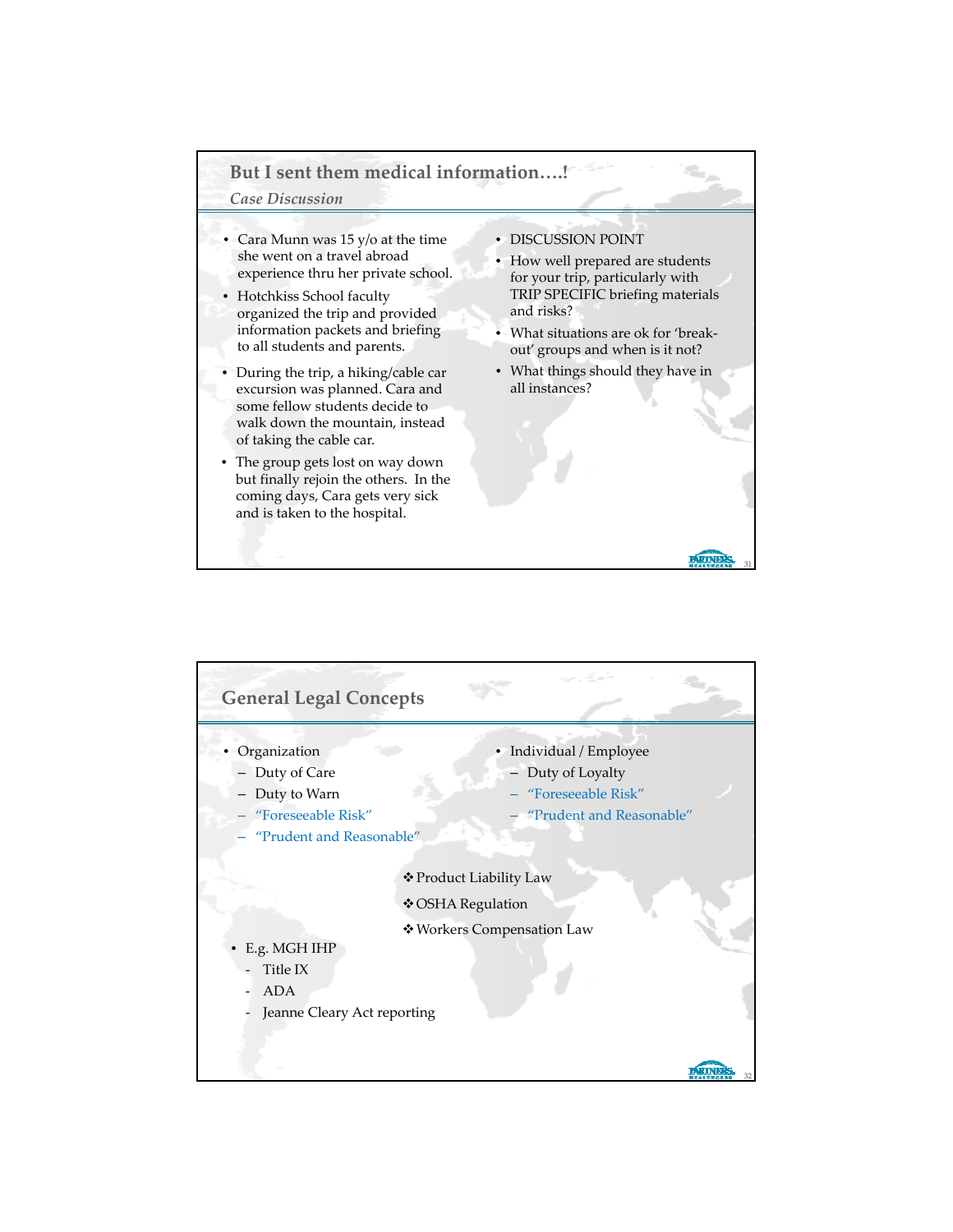# **But I go running by myself every day….!**

### *Case Discussion*

- Kelly, one of your students is an avid runner and she opts to go running alone as she normally does at 5:30AM.
- Everyone shows up to breakfast for an early start except for Kelly. It is now 7:15AM .
- 7:35 hotel staff come to you and say you have a message that Kelly has broken her leg and is at the local hospital.
- DISCUSSION POINT
- Give clear direction that individuals should not travel alone, particularly before sunrise and after sunset.
- Contact details for hotel for everyone.
- Emergency Action Plan
- Assistant Team Leader in time of crisis?

33

**MIN** 

#### **Hurricane Season** *Case Discussion* • You as faculty and 9 students are • DISCUSSION POINT traveling in Dominican Republic. • Your original EAP should have You've seen a weather report that a planning options for Hurricane or hurricane has formed. Tropical Storm. • The hurricane is 5 days out. It is • Selection of good hotel would be Cat 1 currently and expected to part of that, if you have to shelter strengthen by the time it makes in place. landfall. • Preparation should begin 24 hours later, the hurricane is immediately, especially if you will now Cat 2 and still expected to try to depart by plane early. increase in strength. • If you have not done so, assign Assistant Team Leader in time of crisis. **PERINE** 34